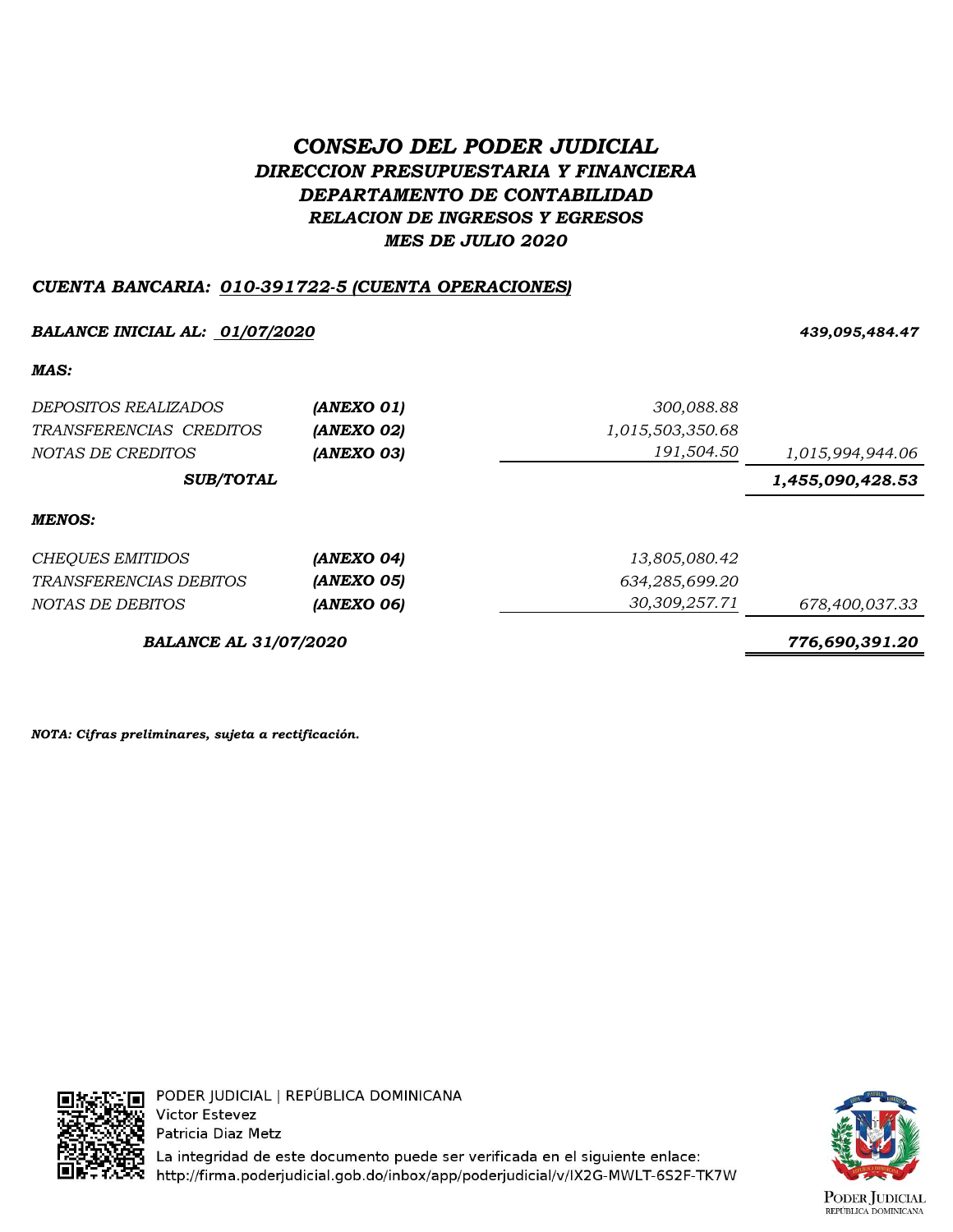## *CONSEJO DEL PODER JUDICIAL DIRECCION PRESUPUESTARIA Y FINANCIERA DEPARTAMENTO DE CONTABILIDAD RELACION DE INGRESOS Y EGRESOS MES DE JULIO 2020*

### *ANEXO 01*

### *MES DE JULIO 2020 RELACION DE DEPOSITOS*

| <b>FECHA</b> | NUM.  | <b>DESCRIPCION</b>                                             | <b>VALOR RD\$</b> |
|--------------|-------|----------------------------------------------------------------|-------------------|
| 07/07/2020   | 12552 | RETENCION IMPUESTOS POR TRABAJOS EN ESTA INST.                 | 630.00            |
| 08/07/2020   | 12553 | REEMB. SOBRANTE LOG ELECCIONES PRESID. 2020, BONAO             | 1,000.00          |
| 08/07/2020   | 12554 | REEMB. SOBRANTE LOG. ELECCIONES PRESID. 2020, MOCA             | 1,000.00          |
| 08/07/2020   | 12555 | REEMB. SOBRANTE LOG. ELECCIONES PRESID. 2020, SAN JUAN         | 1,000.00          |
| 08/07/2020   | 12556 | REEMB. SOBRANTE LOG. ELECCIONES PRESID. 2020, LA VEGA          | 432.00            |
| 08/07/2020   | 12557 | REEMB. BONO ESCOLAR NO CORRESP. DAYANNY Y. ROSARIO.            | 10,000.00         |
| 10/07/2020   | 12558 | REEMB. SOBRANTE LOG. ELECCIONES PRESID. 2020, SANTIAGO         | 3,100.00          |
| 14/07/2020   | 12559 | REPOSICION CARNET.                                             | 400.00            |
| 14/07/2020   | 12560 | RETENCION IMPUESTOS POR TRABAJOS EN ESTA INST.                 | 440.00            |
| 14/07/2020   | 12561 | REEMB. SOBRANTE LOG. ELECCIONES PRESID. 2020, TRIB. N.N.A D.N. | 2,500.00          |
| 21/07/2020   | 12562 | <b>RETENCION DE IMPUESTOS 5% ISR</b>                           | 1,075.00          |
| 24/07/2020   | 12563 | DESC. SEG. MEDICO A EX-EMPLEADO DE ESTA INSTITUCION            | 2,100.00          |
| 24/07/2020   | 12564 | DEVOLUCION DE VALORES EN CAJA CHICA                            | 200.00            |
| 24/07/2020   | 12565 | RETENCION IMPUESTOS POR TRABAJOS EN ESTA INST.                 | 1,375.00          |
| 24/07/2020   | 12566 | REEMB SOBRANTE LOG. ELECCIONES PRESID. 2020, AZUA.             | 500.00            |
| 24/07/2020   | 12567 | REEMB. SOBRANTE LOG. ELECCIONES PRESID. 2020, S. J. OCOA       | 1,900.00          |
| 28/07/2020   | 12568 | DESC. SEG. MCO A EMPLS. HIJOS MAYORES Y DEPENDIENTES           | 247,606.88        |
| 30/07/2020   | 12569 | REEMB. SOBRANTE LOG. ELECCIONES PRESID. 2020, LA VEGA.         | 2,000.00          |
| 30/07/2020   | 12570 | REEMB. SOBRANTE LOG. ELECCIONES PRESID. 2020, MONTECRISTI.     | 2,700.00          |
| 30/07/2020   | 12571 | REEMB. BONO ESCOLAR NO CORRESP. A EMPLEADO                     | 10,000.00         |
| 30/07/2020   | 12572 | REEMB. SOBRANTE LOG. ELECCIONES PRESID. 2020, MTE PTA.         | 500.00            |
| 31/07/2020   | 12573 | REPOSICION DE CARNET.                                          | 300.00            |
| 31/07/2020   | 12574 | RETENCION IMPUESTOS POR TRABAJOS EN ESTA INST.                 | 280.00            |
| 31/07/2020   | 12575 | DESC. SEG. MCO EMPLEADO SALIENTE BONO VAC. A EMPL.             | 9,050.00          |
|              |       | TOTAL RD\$                                                     | 300,088.88        |

*ANEXO 02*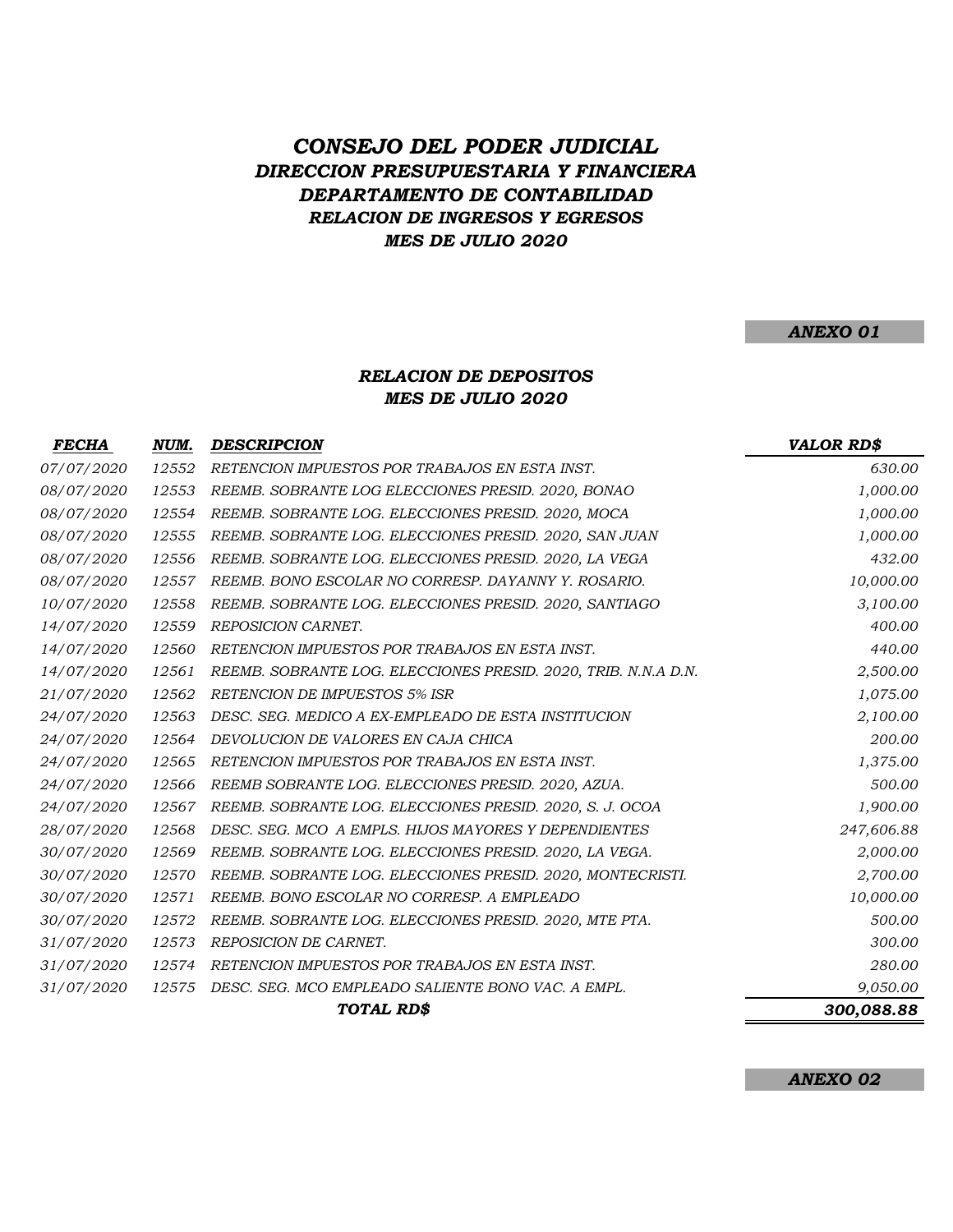## *RELACION DE TRANSFERENCIAS CREDITOS MES DE JULIO 2020*

| <i>FECHA</i>      | NUM. | <b>DESCRIPCION</b>                                     | <b>VALOR RD\$</b> |
|-------------------|------|--------------------------------------------------------|-------------------|
| <i>07/07/2020</i> | 986  | PROGRAMA CONSOLIDACION DE LA JURISDICCION INMOBILIARIA | 2,444,814.66      |
| <i>08/07/2020</i> | 987  | PROGRAMA CONSOLIDACION DE LA JURISDICCION INMOBILIARIA | 325,000,000.00    |
| 09/07/2020        | 988  | ESCUELA NACIONAL DE LA JUDICATURA                      | 169,668.00        |
| <i>13/07/2020</i> | 989  | CONSEJO DEL PODER JUDICIAL                             | 18,750.00         |
| <i>13/07/2020</i> | 990  | ESCUELA NACIONAL DE LA JUDICATURA                      | 169,668.00        |
| 16/07/2020        | 991  | CONSEJO DEL PODER JUDICIAL                             | 65,725,324.83     |
| 16/07/2020        | 992  | CONSEJO DEL PODER JUDICIAL                             | 86, 367, 762. 17  |
| <i>17/07/2020</i> | 993  | ESCUELA NACIONAL DE LA JUDICATURA                      | 170,970.00        |
| <i>20/07/2020</i> | 994  | CONSEJO DEL PODER JUDICIAL                             | 88,935,677.75     |
| 21/07/2020        | 995  | CONSEJO DEL PODER JUDICIAL                             | 439,854,055.00    |
| 21/07/2020        | 996  | FONDO DE PENSIONES Y JUBILACIONES                      | 1,625,515.75      |
| 23/07/2020        | 997  | PROCURADURIA GENERAL DE LA REPUBLICA DOMINICANA        | 50,000.00         |
| 23/07/2020        | 998  | PROCURADURIA GENERAL DE LA REPUBLICA DOMINICANA        | 149,795.00        |
| 23/07/2020        | 999  | PROCURADURIA GENERAL DE LA REPUBLICA DOMINICANA        | 69,960.00         |
| 29/07/2020        | 1000 | CONSEJO DEL PODER JUDICIAL                             | 4,405,389.52      |
| <i>31/07/2020</i> | 1001 | PROGRAMA CONSOLIDACION DE LA JURISDICCION INMOBILIARIA | 346,000.00        |
|                   |      | TOTAL RD\$                                             | 1,015,503,350.68  |

#### *ANEXO 03*

### *RELACION NOTAS DE CREDITOS MES DE JULIO 2020*

| <b>FECHA</b> | NUM.       | <b>DESCRIPCION</b>                             | <b>VALOR RD\$</b> |
|--------------|------------|------------------------------------------------|-------------------|
| 28/07/2020   | 197        | ALQUILER CARGADO ENTES LO PREVISTO T/D 3407    | 35,000.00         |
| 07/07/2020   | 198        | MARIA FRANCISCA ALCANTARA                      | 1,000.00          |
| 07/07/2020   | 199        | MARIA FRANCISCA ALCANTARA                      | 1,000.00          |
| 07/07/2020   | <i>200</i> | MARIA FRANCISCA ALCANTARA                      | 1,000.00          |
| 28/07/2020   | 201        | **DOCUMENTO QUE ANULA AL DOC: CHQ 87121 **     | 665.00            |
| 28/07/2020   | 202        | **DOCUMENTO QUE ANULA AL DOC: CHQ 87147 **     | 4,189.50          |
| 28/07/2020   | 203        | **DOCUMENTO OUE ANULA AL DOC: CHO 87396 **     | 5,850.00          |
| 28/07/2020   | 204        | **DOCUMENTO OUE ANULA AL DOC: CHO 87311 **     | 140,000.00        |
| 31/07/2020   | 205        | DEPOSITO NO CLASIFICADO SEGUN REF. 21488621409 | 2,800.00          |
|              |            | TOTAL RD\$                                     | 191,504.50        |

*RELACION DE CHEQUES EMITIDOS*

*ANEXO 04*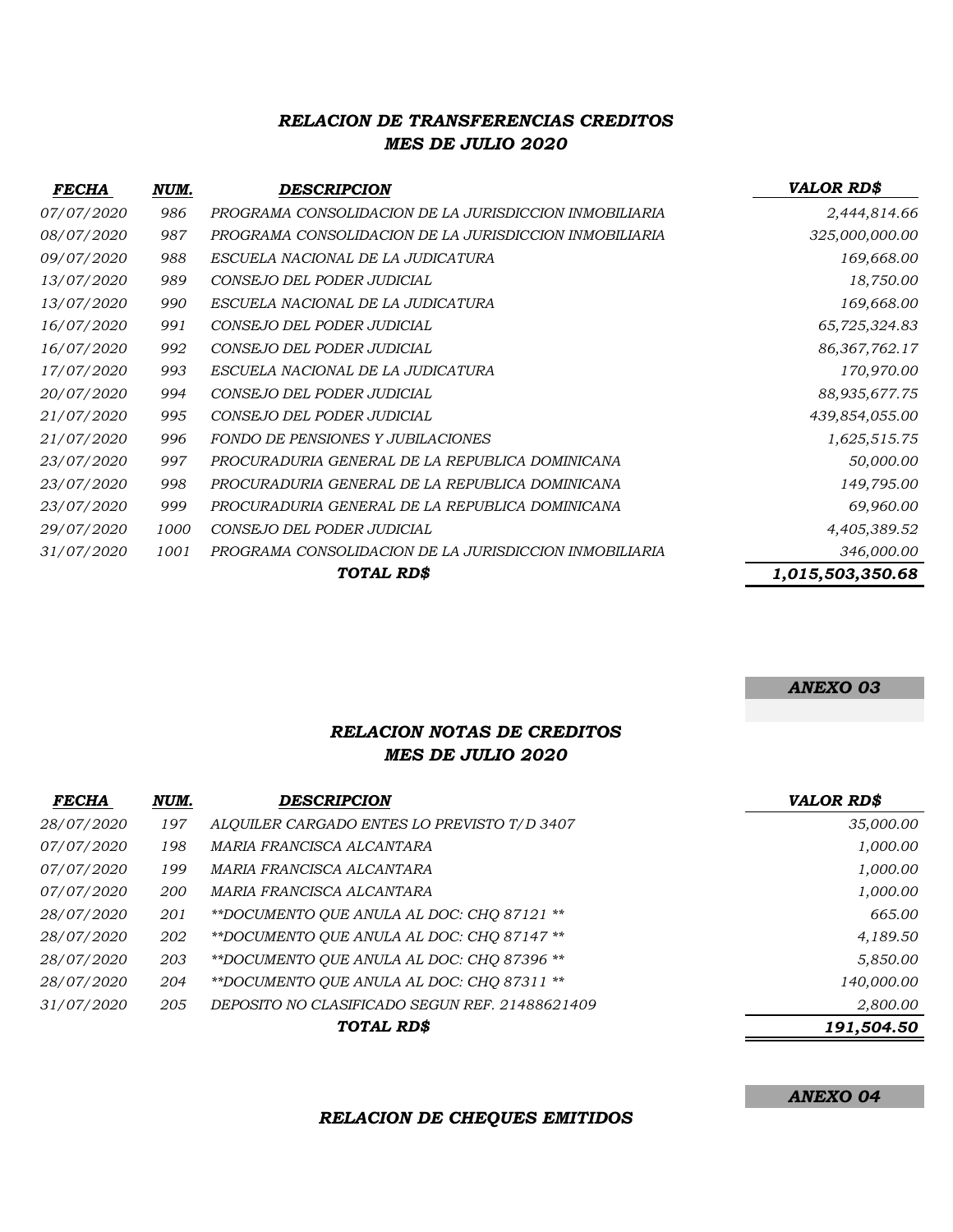### *MES DE JULIO 2020*

| <b>FECHA</b>      | <u>NUM.</u> | <b>BENEFICIARIO</b>                                    | <b>VALOR RD\$</b> |
|-------------------|-------------|--------------------------------------------------------|-------------------|
| 07/07/2020        | 88239       | <b>ANULADO</b>                                         |                   |
| 07/07/2020        | 88240       | <b>ANULADO</b>                                         |                   |
| 07/07/2020        | 88241       | LIGA DEPORTIVA ABORIGEN, INC.                          | 34,000.00         |
| 07/07/2020        | 88242       | CLUB DEPORTIVO, SOCIAL Y CULTURAL VILLA FRANCISCA INC. | 5,000.00          |
| 07/07/2020        | 88243       | DONATILA HERNANDEZ DE MARTINEZ                         | 6,000.00          |
| 07/07/2020        | 88244       | <b>JAVIER ERNESTO CALDERON HERNANDEZ</b>               | 35,399.70         |
| 07/07/2020        | 88245       | <b>JAVIER ERNESTO CALDERON HERNANDEZ</b>               | 20,059.20         |
| 07/07/2020        | 88246       | CARLOS SILVERIO NUÑEZ                                  | 328,186.69        |
| 07/07/2020        | 88247       | RAMONA MILANDA DIAZ PEREZ                              | 10,000.00         |
| <i>07/07/2020</i> | 88248       | LUIS PIÑA LEBRON                                       | 6,300.00          |
| 07/07/2020        | 88249       | <b>MAYRA MINLLETY</b>                                  | 9,000.00          |
| 07/07/2020        | 88250       | LEONIDAS GARABITOS R. DE SOTO                          | 7,000.00          |
| 07/07/2020        | 88251       | ANA FRANCISCA MONTAS DUVERGE DE GARCIA                 | 15,000.30         |
| <i>07/07/2020</i> | 88252       | FRANCISCO ALEIXIS RODRIGUEZ PEREZ                      | 8,010.00          |
| 07/07/2020        | 88253       | PAULINO AMILCAR REYES ROSARIO                          | 14,787.00         |
| 07/07/2020        | 88254       | AYUNTAMIENTO MUNICIPAL DE SABANA IGLESIA               | 6,000.00          |
| 07/07/2020        | 88255       | ANDREA BRUNILDA GUTIERREZ BELLO                        | 20,000.00         |
| 07/07/2020        | 88256       | ELBA ROSA CABRERA                                      | 3,000.00          |
| 07/07/2020        | 88257       | ROSA MILTEA TRIGO GONZALEZ                             | 5,490.00          |
| 07/07/2020        | 88258       | MAYRA HIDELFONZA UREÑA SANCHEZ                         | 6,300.00          |
| 07/07/2020        | 88259       | KELVIZ JOSE PARRA                                      | 40,500.00         |
| 07/07/2020        | 88260       | ASOCIACION DOM. PARA EL DESARROLLO DE LA MUJER         | 33,000.00         |
| 07/07/2020        | 88261       | MANUEL ENRIQUE MARTINEZ ACEVEDO                        | 15,000.00         |
| 07/07/2020        | 88262       | LUCILA EDILIA ALCANTARA GRULLON                        | 12,000.00         |
| 07/07/2020        | 88263       | <b>MARCOS CASSO</b>                                    | 30,000.00         |
| 07/07/2020        | 88264       | NELSON ANTONIO JEREZ PAULINO                           | 20,000.00         |
| 07/07/2020        | 88265       | VENTURA PEGUERO MARIA                                  | 6,795.00          |
| 07/07/2020        | 88266       | TERESA ONDINA HERNANDEZ MARTINEZ                       | 8,100.00          |
| 07/07/2020        | 88267       | <b>JUANA REYES</b>                                     | 4,000.00          |
| <i>07/07/2020</i> |             | 88268 JULIAN RODRIGUEZ MATEO                           | 4,000.00          |
| 07/07/2020        | 88269       | MARIA FRANCISCA ALCANTARA                              | 1,000.00          |
| 07/07/2020        | 88270       | ROSA BAEZ DE FERRERAS                                  | 4,000.00          |
| 07/07/2020        | 88271       | LEDA MARIA FELIZ                                       | 3,600.00          |
| 07/07/2020        | 88272       | <b>MILADYS MATEO FLORIAN</b>                           | 600.00            |
| <i>07/07/2020</i> | 88273       | CLARA JOSEFINA BUTTEN VARONA                           | 5,400.00          |
| <i>07/07/2020</i> | 88274       | JULIO ANIBAL CARVAJAL MEDINA                           | 10,000.00         |
| 07/07/2020        | 88275       | EDWARD LEONIDAS PEREZ FERNANDEZ                        | 7,920.00          |
| 07/07/2020        | 88276       | MIGUEL ANGEL REYES PICHARDO                            | 54,000.00         |
| 07/07/2020        | 88277       | TOMAS VICENTE DIAZ CACERES                             | 50,000.00         |
| <i>07/07/2020</i> | 88278       | TOMAS VICENTE DIAZ CACERES                             | 9,000.00          |
| <i>07/07/2020</i> | 88279       | MARGARITA ROSARIO HERNANDEZ                            | 5,548.50          |
| 07/07/2020        | 88280       | BIENVENIDO EVELINO NORMAN CORADIN                      | 6,000.00          |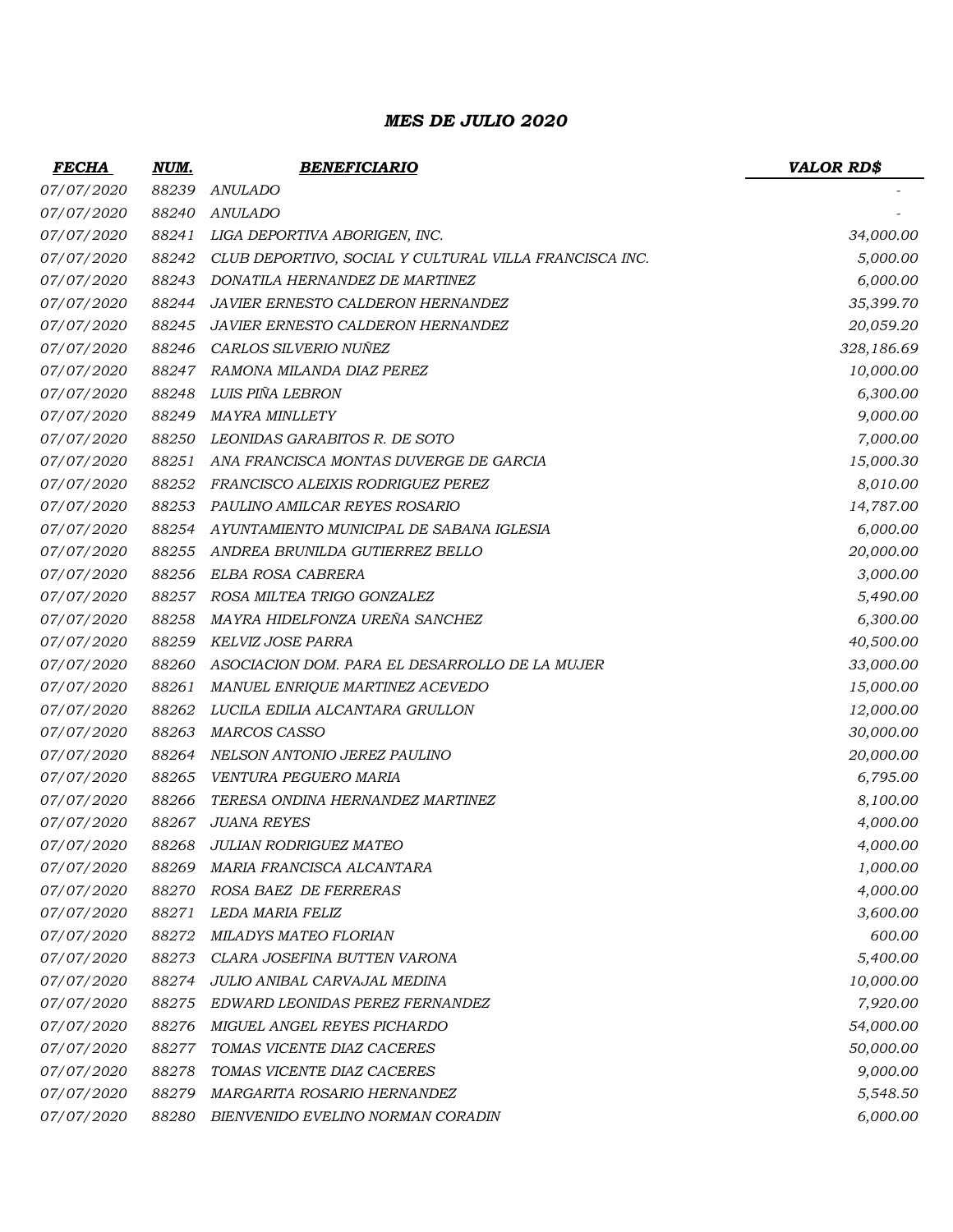| <i>07/07/2020</i> | 88281 | JOSE ANTONIO HOLGUIN COLON                             | 4,500.00   |
|-------------------|-------|--------------------------------------------------------|------------|
| 07/07/2020        | 88282 | OLIMPIA DEL ROSARIO PENA PENA                          | 7,000.00   |
| 07/07/2020        | 88283 | ANATOLIA TORIBIO ACOSTA DE CABREJA                     | 5,400.00   |
| 07/07/2020        | 88284 | CARLOS AMIRO FINKE                                     | 8,000.00   |
| <i>07/07/2020</i> | 88285 | JULIO DEL ROSARIO MEJIA                                | 6,250.00   |
| 14/07/2020        | 88286 | YOMARIS ROSARIO ESPINAL                                | 15,601.58  |
| <i>14/07/2020</i> | 88287 | YOMARIS ROSARIO ESPINAL                                | 16,133.60  |
| 14/07/2020        | 88288 | YOMARIS ROSARIO ESPINAL                                | 13,626.35  |
| <i>14/07/2020</i> | 88289 | YAINA Y. SANCHEZ LANTIGUA                              | 34,745.48  |
| 17/07/2020        | 88290 | JORGE TOMAS BROUN ISAAC                                | 50,000.00  |
| 17/07/2020        | 88291 | RAMONA JACQUELINE BAUTISTA TEJEDA                      | 252,669.78 |
| 17/07/2020        | 88292 | BREIDIS L. DE LA PAZ NIN                               | 373,541.00 |
| 21/07/2020        | 88293 | CLARINET DE LOS SANTOS MENDEZ                          | 16,390.00  |
| 21/07/2020        | 88294 | MARYBEL MEJIA ESPINAL                                  | 18,025.00  |
| 21/07/2020        | 88295 | <b>MARYBEL MEJIA ESPINAL</b>                           | 27,939.88  |
| 24/07/2020        | 88296 | NELSON ANTONIO JEREZ PAULINO                           | 20,000.00  |
| 24/07/2020        | 88297 | LIGA DEPORTIVA ABORIGEN, INC.                          | 34,000.00  |
| 24/07/2020        | 88298 | CLUB DEPORTIVO, SOCIAL Y CULTURAL VILLA FRANCISCA INC. | 5,000.00   |
| 24/07/2020        | 88299 | DONATILA HERNANDEZ DE MARTINEZ                         | 6,000.00   |
| 24/07/2020        | 88300 | JAVIER ERNESTO CALDERON HERNANDEZ                      | 35,399.70  |
| 24/07/2020        | 88301 | JAVIER ERNESTO CALDERON HERNANDEZ                      | 20,059.20  |
| 24/07/2020        | 88302 | CARLOS SILVERIO NUÑEZ                                  | 328,186.69 |
| 24/07/2020        | 88303 | JULIO DEL ROSARIO MEJIA                                | 6,250.00   |
| 24/07/2020        | 88304 | RAMONA MILANDA DIAZ PEREZ                              | 10,000.00  |
| 24/07/2020        | 88305 | LUIS PIÑA LEBRON                                       | 6,300.00   |
| 24/07/2020        | 88306 | <b>MAYRA MINLLETY</b>                                  | 9,000.00   |
| 24/07/2020        | 88307 | LEONIDAS GARABITOS R. DE SOTO                          | 7,000.00   |
| 24/07/2020        | 88308 | ANA FRANCISCA MONTAS DUVERGE DE GARCIA                 | 15,000.30  |
| 24/07/2020        | 88309 | FRANCISCO ALEIXIS RODRIGUEZ PEREZ                      | 8,010.00   |
| 24/07/2020        | 88310 | PAULINO AMILCAR REYES ROSARIO                          | 14,787.00  |
| 24/07/2020        | 88311 | AYUNTAMIENTO MUNICIPAL DE SABANA IGLESIA               | 6,000.00   |
| <i>24/07/2020</i> | 88312 | ANDREA BRUNILDA GUTIERREZ BELLO                        | 20,000.00  |
| 24/07/2020        | 88313 | ELBA ROSA CABRERA                                      | 3,000.00   |
| 24/07/2020        | 88314 | ROSA MILTEA TRIGO GONZALEZ                             | 5,490.00   |
| 24/07/2020        | 88315 | MAYRA HIDELFONZA UREÑA SANCHEZ                         | 6,300.00   |
| 24/07/2020        | 88316 | KELVIZ JOSE PARRA                                      | 40,500.00  |
| 24/07/2020        | 88317 | ASOCIACION DOM. PARA EL DESARROLLO DE LA MUJER         | 33,000.00  |
| 24/07/2020        | 88318 | MANUEL ENRIQUE MARTINEZ ACEVEDO                        | 15,000.00  |
| 24/07/2020        | 88319 | LUCILA EDILIA ALCANTARA GRULLON                        | 12,000.00  |
| 24/07/2020        | 88320 | MARCOS CASSO                                           | 30,000.00  |
| 24/07/2020        | 88321 | VENTURA PEGUERO MARIA                                  | 6,795.00   |
| 24/07/2020        | 88322 | TERESA ONDINA HERNANDEZ MARTINEZ                       | 8,100.00   |
| 24/07/2020        | 88323 | <b>JUANA REYES</b>                                     | 4,000.00   |
| 24/07/2020        | 88324 | <b>JULIAN RODRIGUEZ MATEO</b>                          | 4,000.00   |
| 24/07/2020        |       | 88325 MARIA FRANCISCA ALCANTARA                        | 1,000.00   |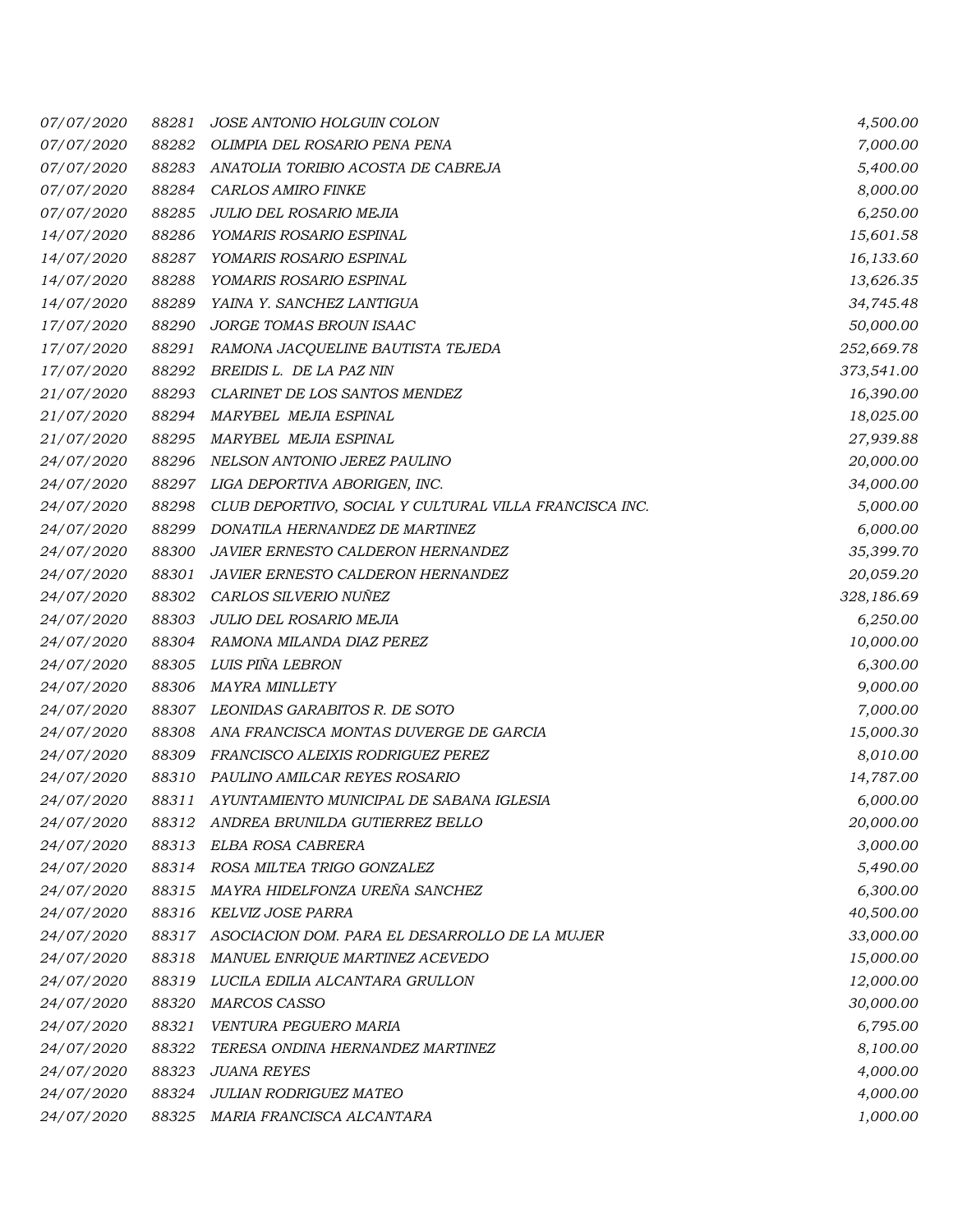| 24/07/2020 | 88339      | <b>CARLOS AMIRO FINKE</b>             | 8,000.00             |
|------------|------------|---------------------------------------|----------------------|
| 24/07/2020 | 88338      | ANATOLIA TORIBIO ACOSTA DE CABREJA    | 7,000.00<br>5,400.00 |
|            |            |                                       |                      |
|            | 88340      | CLARA JOSEFINA BUTTEN VARONA          | 5,400.00             |
| 24/07/2020 |            |                                       |                      |
| 28/07/2020 | 88341      | WDC REPUBLICA DOMINICANA, SRL         | 450,887.33           |
| 28/07/2020 | 88342      | JAZMIN O. VERAS SABES                 | 22,737.18            |
| 28/07/2020 | 88343      | YOMERY PEREYRA HILARIO                | 36,071.37            |
| 31/07/2020 | 88344      | YISEIDY DEL C. CRUZ SILVESTRE         | 23,597.07            |
| 31/07/2020 | 88345      | ISAMAR ESPINOSA URBAEZ                | 9,695.00             |
| 31/07/2020 | 88346      | COLECTOR DE IMPUESTOS INTERNOS        | 26,892.60            |
| 31/07/2020 | 88347      | <b>COLECTOR DE IMPUESTOS INTERNOS</b> | 8,768,015.89         |
| 31/07/2020 | 88348      | COLEGIO DOM INGS ARQS AGRIMENS        | 2,689.27             |
| 31/07/2020 | 88349      | COLECTOR DE IMPUESTOS INTERNOS        | 1,843,529.26         |
| 31/07/2020 | 88350      | CHEQUE NULO                           |                      |
| 31/07/2020 | 88351      | CHEQUE NULO                           |                      |
| 31/07/2020 | 88352      | <b>CHEQUE NULO</b>                    |                      |
| 31/07/2020 | 88353      | <b>CHEQUE NULO</b>                    |                      |
|            | TOTAL RD\$ |                                       |                      |
|            |            |                                       | 13,805,080.42        |

#### *ANEXO 05*

## *RELACION DE TRANSFERENCIAS DEBITOS MES DE JULIO 2020*

| <b>FECHA</b>      | NUM. | DESCRIPCION                   | <b>VALOR RD\$</b> |
|-------------------|------|-------------------------------|-------------------|
| <i>01/07/2020</i> | 3368 | DIPUGLIA PC OUTLET STORE SRL  | 3,270,296.67      |
| 01/07/2020        | 3369 | SANTIAGO SIME                 | 7,999.20          |
| <i>01/07/2020</i> | 3370 | ELISABETH MARGARET BAEZ PEREZ | 7,200.00          |
| <i>01/07/2020</i> | 3371 | RAFAEL ANTONIO SANTANA ALBUEZ | 11,999.70         |
| <i>01/07/2020</i> | 3372 | FELIX SOSA MEJIA              | 360,375.57        |
| <i>01/07/2020</i> | 3373 | AQUINO CUEVAS GONZALEZ        | 7,200.00          |
| <i>01/07/2020</i> | 3374 | RAFAELA MONTILLA DE PEREZ     | 6,000.00          |
| <i>01/07/2020</i> | 3375 | PASCUAL CABRAL SANTA          | 4,050.00          |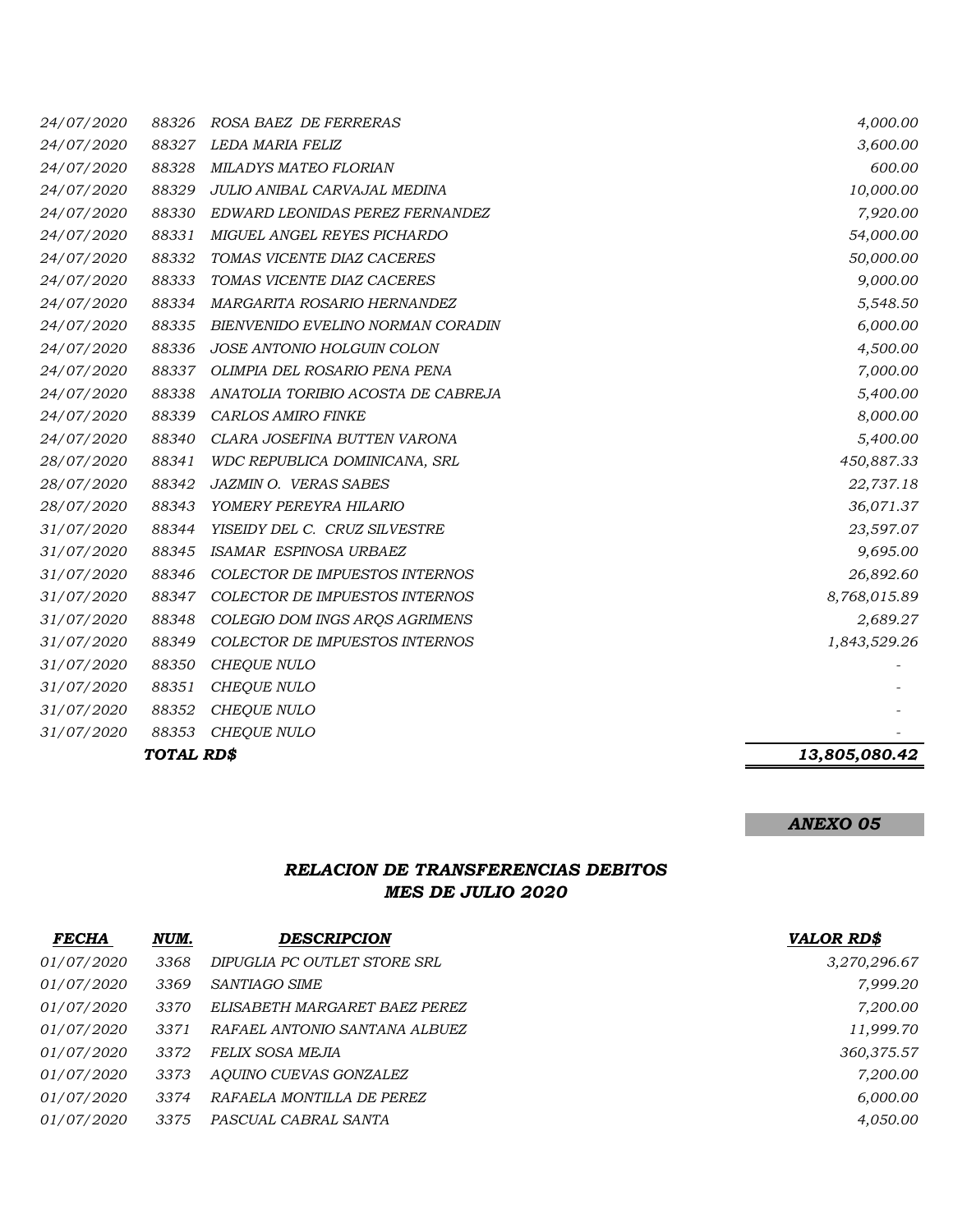| <i>01/07/2020</i> | 3376 | ALBERTO CHAHIN MUFFDY                            | 24,000.00  |
|-------------------|------|--------------------------------------------------|------------|
| <i>01/07/2020</i> | 3377 | FULGENCIO MARCELO ABREU                          | 20,000.00  |
| <i>01/07/2020</i> | 3378 | PARROQUIA SAN FRANCISCO JAVIER                   | 6,000.00   |
| 01/07/2020        | 3379 | NIDIA ALTAGRACIA BORGES                          | 48,400.00  |
| 01/07/2020        | 3380 | JOSE SALVADOR ALMONTE HERNANDEZ                  | 7,500.00   |
| 01/07/2020        | 3381 | LUIS GERMAN ROSARIO GARCIA                       | 5,400.00   |
| 01/07/2020        | 3382 | PAUL BELLO NAVARRO                               | 12,500.00  |
| <i>01/07/2020</i> | 3383 | BOLIVIA MELO SEGURA DE BALLAST                   | 4,000.00   |
| 01/07/2020        | 3384 | THELMA ACOSTA BATISTA DE PEÑA                    | 5,000.00   |
| <i>01/07/2020</i> | 3385 | PEDRO ANTONIO MANCEBO NIN                        | 6,000.00   |
| 01/07/2020        | 3386 | ANDREA VICTORVINA FERNANDEZ ROJAS                | 15,000.00  |
| <i>01/07/2020</i> | 3387 | NORBERTO REMIGIO GUERRERO NATERA                 | 11,500.00  |
| <i>01/07/2020</i> | 3388 | CELESTE A. AYBAR DE VARGAS                       | 5,499.90   |
| 01/07/2020        | 3389 | FABIA ROQUE HERNANDEZ                            | 10,000.00  |
| 01/07/2020        | 3390 | ABEL GONZALEZ RAPOSO                             | 18,675.00  |
| 01/07/2020        | 3391 | MINERVA ALTAGRACIA PEÑA                          | 3,501.00   |
| <i>01/07/2020</i> | 3392 | JOSE RAMON DE LA CRUZ                            | 19,998.00  |
| 01/07/2020        | 3393 | <b>ADRIANO RONDON</b>                            | 6,500.00   |
| 01/07/2020        | 3394 | BESTHEDA ANTONIA OLIVO FERNANDEZ                 | 8,500.00   |
| <i>01/07/2020</i> | 3395 | ANTONIO ELAGUITO SERRATA JIMENEZ                 | 6,750.00   |
| 01/07/2020        | 3396 | BERNARDA POLANCO LAMí,                           | 5,998.50   |
| 01/07/2020        | 3397 | ELVIS ALEJANDRO TORRES LLANO                     | 14,850.00  |
| 01/07/2020        | 3398 | GABRIEL ENMANUEL HURTADO SANTOS,                 | 20,999.79  |
| <i>01/07/2020</i> | 3399 | PLINIO VICENTE MONTERO                           | 8,100.00   |
| 01/07/2020        | 3400 | NORXIN MODESTO ALONSO DIAZ                       | 43,000.00  |
| 01/07/2020        | 3401 | JOSE ALT. BAEZ PIMENTEL                          | 3,750.00   |
| <i>01/07/2020</i> | 3402 | <b>BORIS RAMON TEJEDA LORA</b>                   | 6,930.00   |
| 01/07/2020        | 3403 | BIENVENIDO CONCEPCION HERNANDEZ                  | 40,000.00  |
| 01/07/2020        | 3404 | YSIDRO SANCHEZ NUÑEZ                             | 16,706.25  |
| 01/07/2020        | 3405 | SONIA ALTAGRACIA CEDEÑO                          | 19,999.80  |
| 01/07/2020        | 3406 | CARMELO CEDEÑO MEJIA                             | 14,000.00  |
| <i>01/07/2020</i> | 3407 | SIQUIO NG DE LA ROSA                             | 35,000.00  |
| 01/07/2020        | 3408 | ANIBAL CALVO ROMAN                               | 6,000.00   |
| 01/07/2020        | 3409 | ADA YILDA FORTUNA REYES                          | 7,000.00   |
| 02/07/2020        | 3410 | GRUPO DIONICIO RAMIREZ SRL                       | 8,691.55   |
| <i>02/07/2020</i> | 3411 | CLOUDEX, SRL                                     | 501,747.12 |
| 02/07/2020        | 3412 | EXODO SOLUCIONES, SRL.                           | 318,754.24 |
| 02/07/2020        | 3413 | AMERIDENT GRUPO ODONTOLOGICO SRL                 | 33,463.75  |
| <i>02/07/2020</i> | 3414 | MUEBLES Y EQUIPOS PARA OFIC. LEON GONZALEZ, SRL. | 28,909.92  |
| 02/07/2020        | 3415 | UNIQUE REPRESENTACIONES SRL                      | 190,000.00 |
| <i>02/07/2020</i> | 3416 | SAN MIGUEL & CIA, S. R. L.                       | 16,099.51  |
| 02/07/2020        | 3417 | HERMOSILLO COMERCIAL SRL                         | 149,326.30 |
| <i>02/07/2020</i> | 3418 | JUAN MANUEL GUERRERO DE JESUS                    | 135,000.00 |
| 02/07/2020        | 3419 | FERRETERIA M & A SRL                             | 201,782.00 |
| 02/07/2020        | 3420 | OHTSU DEL CARIBE SRL                             | 55,891.48  |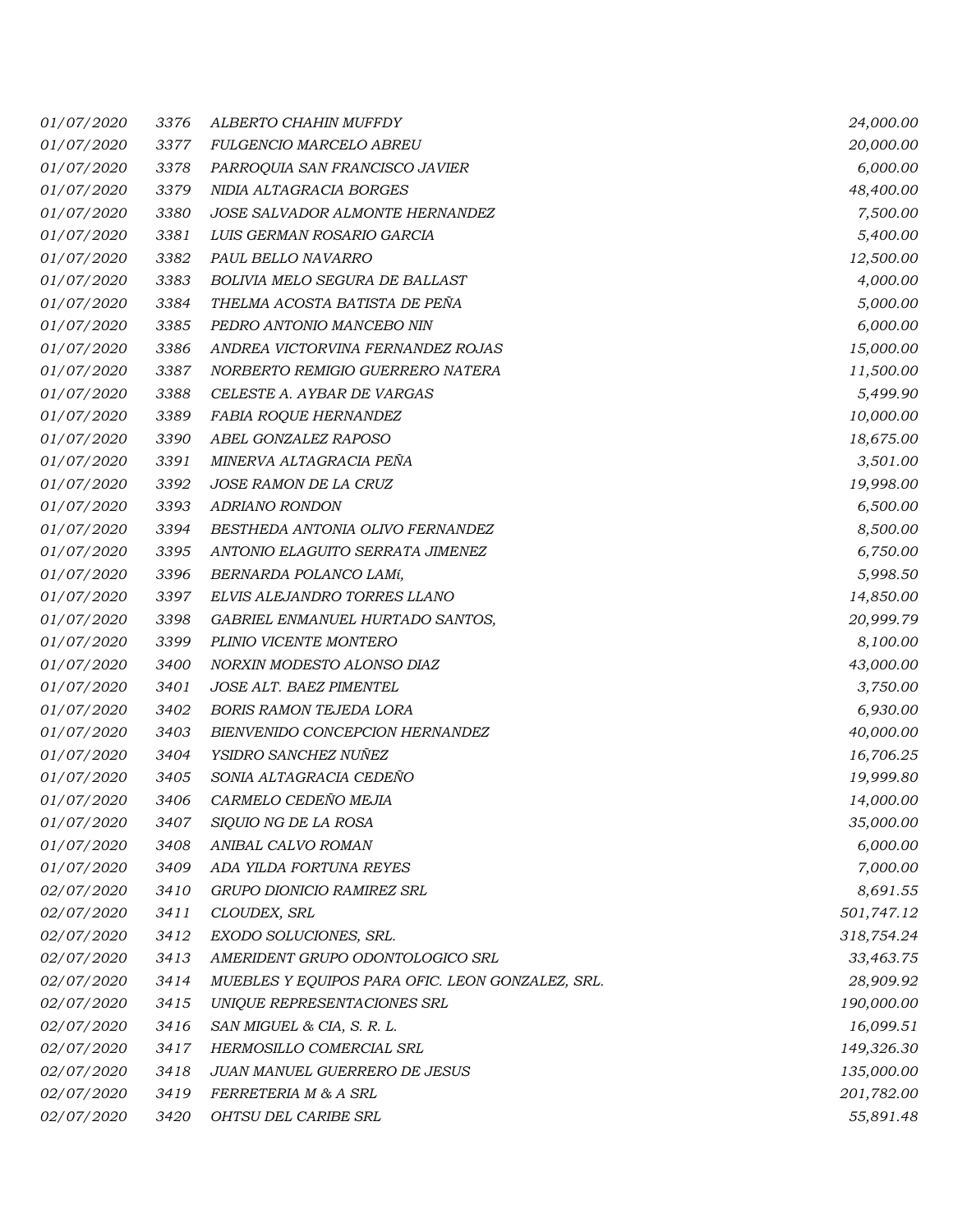| <i>02/07/2020</i> | 3421 | <b>JUAN MANUEL GUERRERO DE JESUS</b>                | 135,000.00   |
|-------------------|------|-----------------------------------------------------|--------------|
| 02/07/2020        | 3422 | <b>BM SUPLIDORES ELECTRICOS SRL</b>                 | 53,388.41    |
| 02/07/2020        | 3423 | PASANTIA DIRECCION DE ANALISIS Y POLITICAS PUBLICAS | 50,000.00    |
| 06/07/2020        | 3424 | ACTUALIDADES VD, SRL                                | 53,030.90    |
| 06/07/2020        | 3425 | SUPER ESTACION DE SERVICIOS LA 1RA DEL SUR, SRL     | 1,425.00     |
| 06/07/2020        | 3426 | COMERCIAL SANTANA, SRL.                             | 38,554.07    |
| 06/07/2020        | 3427 | 7J ELECTRICOS Y SERVICIOS SRL                       | 80,460.68    |
| 06/07/2020        | 3428 | LOM OFFICE COMP, SRL                                | 72,320.00    |
| 06/07/2020        | 3429 | ESTACION ISLA ESTADIO, SRL                          | 5,761.49     |
| 06/07/2020        | 3430 | 2P TECHNOLOGY, SRL                                  | 46,895.00    |
| 06/07/2020        | 3431 | AMANA COMERCIAL, SRL                                | 542,151.40   |
| 06/07/2020        | 3432 | ECOQUIMICA RLP SRL                                  | 1,169,550.00 |
| 06/07/2020        | 3433 | HERMOSILLO COMERCIAL SRL                            | 149,386.82   |
| 06/07/2020        | 3434 | IMPRESOS ANCO, SRL                                  | 35,256.00    |
| 06/07/2020        | 3435 | ACTUALIDADES VD, SRL                                | 158,096.04   |
| 07/07/2020        | 3436 | LUIS GONZALO GUZMAN CONCEPCION                      | 5,225.00     |
| 07/07/2020        | 3437 | MARIA DEL CARMEN DE LOS SANTOS                      | 57,503.50    |
| 07/07/2020        | 3438 | GASTROLAND, SRL                                     | 10,820.53    |
| 07/07/2020        | 3439 | CONSTRUCCIONES PENYMARTE, SRL                       | 329,430.63   |
| 07/07/2020        | 3440 | OFFITEK, SRL                                        | 180,625.06   |
| <i>07/07/2020</i> | 3441 | CONSTRUCTORA TUBIA SRL                              | 51,504.82    |
| 07/07/2020        | 3442 | SIROMA SRL                                          | 583,939.69   |
| 07/07/2020        | 3443 | MUEBLES OMAR, S. A.                                 | 320,161.77   |
| <i>07/07/2020</i> | 3444 | SUPLIDORES ELECTRICOS DEL CARIBE, EIRL.             | 14,394.62    |
| 07/07/2020        | 3445 | VITALIA JARDINERIA SRL                              | 86,481.22    |
| 07/07/2020        | 3446 | 2P TECHNOLOGY, SRL                                  | 405,444.00   |
| 07/07/2020        | 3447 | AYUNTAMIENTO DEL MUNICIPIO DE SANTIAGO              | 39,040.00    |
| 07/07/2020        | 3448 | <b>EMPRESAS MILTIN SRL</b>                          | 4,961.17     |
| 07/07/2020        | 3449 | LUNARTIC SRL                                        | 331,825.00   |
| 07/07/2020        | 3450 | MOPIX DOMINICANA SRL                                | 5,424.00     |
| <i>07/07/2020</i> | 3451 | LUIS GONZALO GUZMAN CONCEPCION                      | 1,567.50     |
| 07/07/2020        | 3452 | BATISSA, SRL.                                       | 74,037.60    |
| 08/07/2020        | 3453 | 2P TECHNOLOGY, SRL                                  | 4,196,594.00 |
| 08/07/2020        | 3454 | <b>INGENIERIA &amp; SERVICIOS SRL</b>               | 1,710,672.91 |
| 08/07/2020        | 3455 | NAUEL BOURTOKAN ZAHOURY                             | 41,400.00    |
| 08/07/2020        | 3456 | AQUILES BIENVENIDO CALDERON ROSA                    | 180,000.00   |
| 08/07/2020        | 3457 | <b>EMPLEADOS</b>                                    | 409,000.00   |
| 08/07/2020        | 3458 | <b>BII DOMINICANA SAS</b>                           | 131,893.71   |
| 08/07/2020        | 3459 | PROIDISA SRL                                        | 289,444.00   |
| 08/07/2020        | 3460 | FREDDY ERNESTO PENA MERCADO                         | 180,000.00   |
| 08/07/2020        | 3461 | BATISSA, SRL.                                       | 65,692.55    |
| 08/07/2020        | 3462 | DELTA COMERCIAL, S. A.                              | 73,791.02    |
| 08/07/2020        | 3463 | ALTICE DOMINICANA S A                               | 190.87       |
| 08/07/2020        | 3464 | SANTIAGO SIME                                       | 7,999.20     |
| 08/07/2020        | 3465 | ELISABETH MARGARET BAEZ PEREZ                       | 7,200.00     |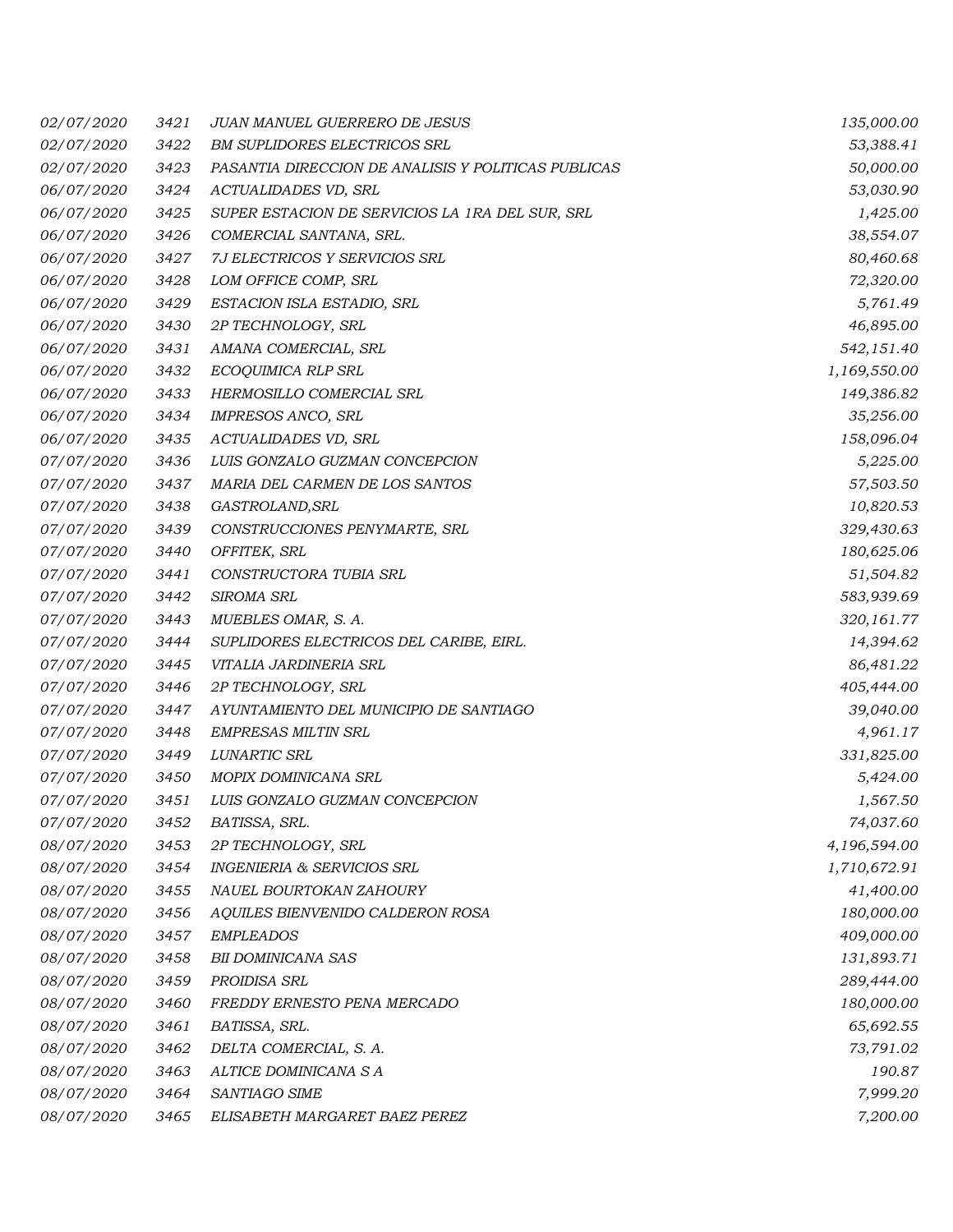| 08/07/2020        | 3466 | RAFAEL ANTONIO SANTANA ALBUEZ     | 11,999.70    |
|-------------------|------|-----------------------------------|--------------|
| 08/07/2020        | 3467 | FELIX SOSA MEJIA                  | 360,375.57   |
| <i>08/07/2020</i> | 3468 | AQUINO CUEVAS GONZALEZ            | 7,200.00     |
| 08/07/2020        | 3469 | RAFAELA MONTILLA DE PEREZ         | 6,000.00     |
| 08/07/2020        | 3470 | PASCUAL CABRAL SANTA              | 4,050.00     |
| <i>08/07/2020</i> | 3471 | ALBERTO CHAHIN MUFFDY             | 24,000.00    |
| 08/07/2020        | 3472 | FULGENCIO MARCELO ABREU           | 20,000.00    |
| 08/07/2020        | 3473 | PARROQUIA SAN FRANCISCO JAVIER    | 6,000.00     |
| 08/07/2020        | 3474 | NIDIA ALTAGRACIA BORGES           | 48,400.00    |
| 08/07/2020        | 3475 | JOSE SALVADOR ALMONTE HERNANDEZ   | 7,500.00     |
| 08/07/2020        | 3476 | LUIS GERMAN ROSARIO GARCIA        | 5,400.00     |
| 08/07/2020        | 3477 | PAUL BELLO NAVARRO                | 12,500.00    |
| <i>08/07/2020</i> | 3478 | BOLIVIA MELO SEGURA DE BALLAST    | 4,000.00     |
| 08/07/2020        | 3479 | THELMA ACOSTA BATISTA DE PEÑA     | 5,000.00     |
| 08/07/2020        | 3480 | PEDRO ANTONIO MANCEBO NIN         | 6,000.00     |
| 08/07/2020        | 3481 | ANDREA VICTORVINA FERNANDEZ ROJAS | 15,000.00    |
| 08/07/2020        | 3482 | NORBERTO REMIGIO GUERRERO NATERA  | 11,500.00    |
| 08/07/2020        | 3483 | CELESTE A. AYBAR DE VARGAS        | 5,499.90     |
| 08/07/2020        | 3484 | FABIA ROQUE HERNANDEZ             | 10,000.00    |
| <i>08/07/2020</i> | 3485 | ABEL GONZALEZ RAPOSO              | 18,675.00    |
| 08/07/2020        | 3486 | MINERVA ALTAGRACIA PEÑA           | 3,501.00     |
| 08/07/2020        | 3487 | JOSE RAMON DE LA CRUZ             | 19,998.00    |
| 08/07/2020        | 3488 | ADRIANO RONDON                    | 6,500.00     |
| 08/07/2020        | 3489 | BESTHEDA ANTONIA OLIVO FERNANDEZ  | 8,500.00     |
| 08/07/2020        | 3490 | ANTONIO ELAGUITO SERRATA JIMENEZ  | 6,750.00     |
| 08/07/2020        | 3491 | BERNARDA POLANCO LAMí,            | 5,998.50     |
| <i>08/07/2020</i> | 3492 | ELVIS ALEJANDRO TORRES LLANO      | 14,850.00    |
| 08/07/2020        | 3493 | GABRIEL ENMANUEL HURTADO SANTOS,  | 20,999.79    |
| 08/07/2020        | 3494 | PLINIO VICENTE MONTERO            | 8,100.00     |
| 08/07/2020        | 3495 | NORXIN MODESTO ALONSO DIAZ        | 43,000.00    |
| 08/07/2020        | 3496 | JOSE ALT. BAEZ PIMENTEL           | 3,750.00     |
| <i>08/07/2020</i> | 3497 | <b>BORIS RAMON TEJEDA LORA</b>    | 6,930.00     |
| 08/07/2020        | 3498 | BIENVENIDO CONCEPCION HERNANDEZ   | 40,000.00    |
| 08/07/2020        | 3499 | YSIDRO SANCHEZ NUÑEZ              | 16,706.25    |
| 08/07/2020        | 3500 | SONIA ALTAGRACIA CEDEÑO           | 19,999.80    |
| 08/07/2020        | 3501 | CARMELO CEDEÑO MEJIA              | 14,000.00    |
| 08/07/2020        | 3502 | SIQUIO NG DE LA ROSA              | 35,000.00    |
| 08/07/2020        | 3503 | ANIBAL CALVO ROMAN                | 6,000.00     |
| 08/07/2020        | 3504 | ADA YILDA FORTUNA REYES           | 7,000.00     |
| 08/07/2020        | 3505 | SOFTLAND DOMINICANA, SRL          | 1,031,124.29 |
| 10/07/2020        | 3506 | CONSTRUCTORA TUBIA SRL            | 1,207,299.89 |
| 10/07/2020        | 3507 | SUNIX PETROLEUM S R L             | 223,758.25   |
| 10/07/2020        | 3508 | ADRIANO MIGUEL CABA DE LA CRUZ    | 624,082.67   |
| 10/07/2020        | 3509 | 2P TECHNOLOGY, SRL                | 19,210.00    |
| 10/07/2020        | 3510 | <b>INCAMIL SRL</b>                | 15,724.33    |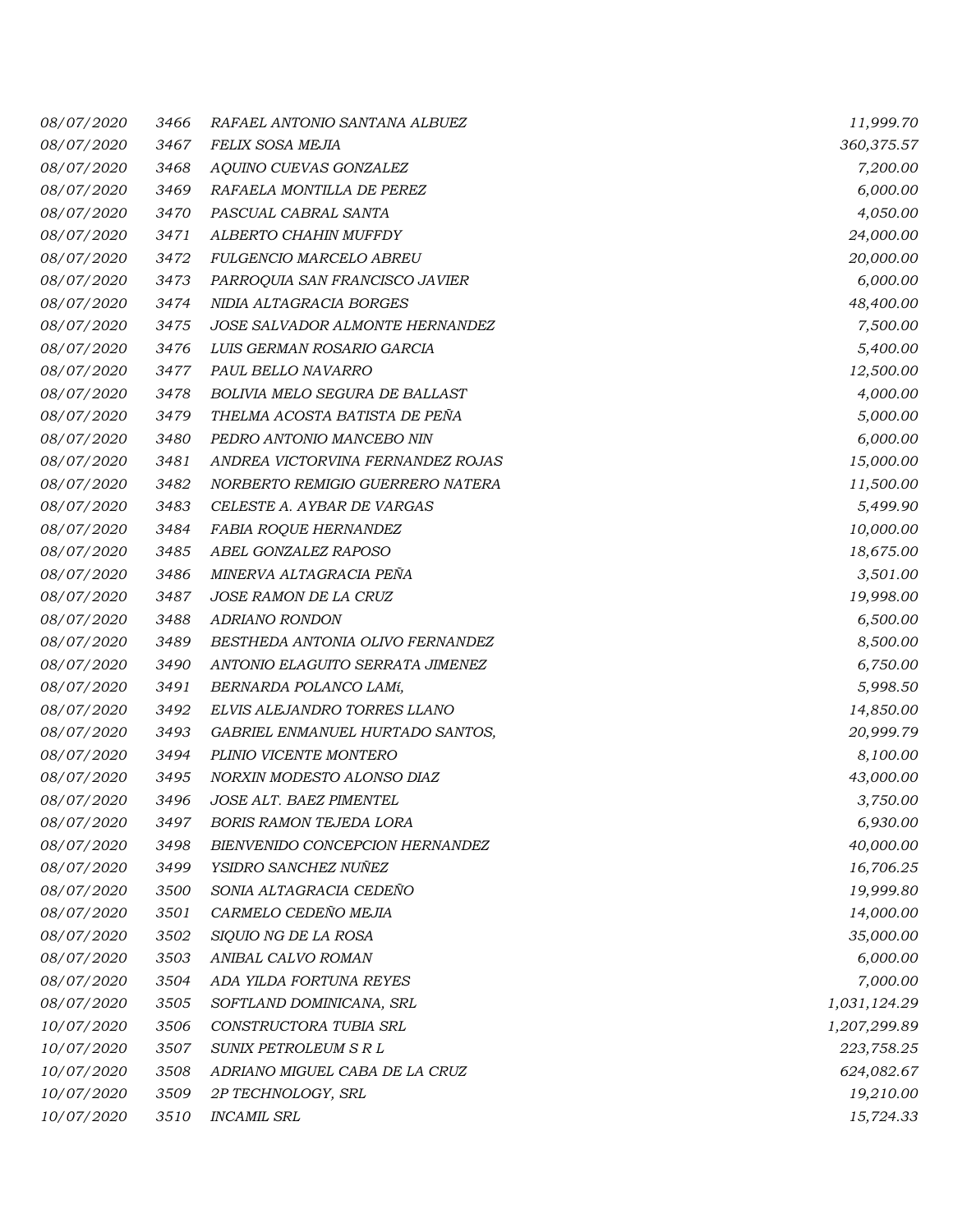| 10/07/2020        | 3511 | JUAN MANUEL GUERRERO DE JESUS                | 135,000.00   |
|-------------------|------|----------------------------------------------|--------------|
| 10/07/2020        | 3512 | SECURITY DEVELOPMENT CORPORATION, S. S., SRL | 3,228.00     |
| 10/07/2020        | 3513 | SYNTES S R L                                 | 239,581.12   |
| 10/07/2020        | 3514 | SUNIX PETROLEUM S R L                        | 36,009.75    |
| 10/07/2020        | 3515 | HERMOSILLO COMERCIAL SRL                     | 786,120.11   |
| 10/07/2020        | 3516 | SANTO DOMINGO MOTORS COMPANY, S. A.          | 152,936.88   |
| 10/07/2020        | 3517 | VELEZ IMPORT SRL                             | 467,674.27   |
| 13/07/2020        | 3518 | OMEGA TECH, S. A.                            | 1,833,643.17 |
| 13/07/2020        | 3519 | OMIX INTEGRAL & ASOCIADOS SRL                | 957,627.12   |
| <i>13/07/2020</i> | 3520 | EXODO SOLUCIONES, SRL.                       | 318,754.24   |
| 13/07/2020        | 3521 | EXODO SOLUCIONES, SRL.                       | 318,754.24   |
| 13/07/2020        | 3522 | FERRETERIA M & A SRL                         | 39,798.60    |
| 13/07/2020        | 3523 | AYUNTAMIENTO MUNICIPAL DE MOCA               | 20,000.00    |
| 13/07/2020        | 3524 | <b>BLAJIM SRL</b>                            | 705,158.55   |
| 13/07/2020        | 3525 | BENIGNO ZAPATERO, SRL                        | 376,968.00   |
| 13/07/2020        | 3526 | ESCUELA NACIONAL DE LA JUDICATURA            | 30,000.00    |
| <i>13/07/2020</i> | 3527 | CRISTOBAL FERNANDO R VALDEZ GOMEZ            | 282,807.68   |
| 13/07/2020        | 3528 | ESCUELA NACIONAL DE LA JUDICATURA            | 147,200.00   |
| 13/07/2020        | 3529 | MATERIALES INDUSTRIALES, SAS                 | 82,490.00    |
| 15/07/2020        | 3530 | WIND TELECOM, SA                             | 260,319.21   |
| 15/07/2020        | 3531 | ESTACION DE SERVICIO JAVIER SRL              | 22,554.42    |
| 15/07/2020        | 3532 | ESPINOSA ENERGY GROUP SRL                    | 17,925.17    |
| 15/07/2020        | 3533 | EL MOLINO DEPORTIVO, SRL                     | 195,444.80   |
| 15/07/2020        | 3534 | <b>MADEINSA SRL</b>                          | 67,684.70    |
| 15/07/2020        | 3535 | REID & COMPANIA, S. A.                       | 78,104.07    |
| <i>15/07/2020</i> | 3536 | <b>EVEL SUPLIDORES, SRL</b>                  | 22,600.00    |
| <i>15/07/2020</i> | 3537 | ANA MARIA PETRONILA HERNANDEZ PEGUERO        | 40,500.00    |
| 15/07/2020        | 3538 | CONSTRUCTORA TUBIA SRL                       | 1,034,370.31 |
| <i>15/07/2020</i> | 3539 | AYUNTAMIENTO MUNICIPAL BARAHONA              | 7,000.00     |
| 15/07/2020        | 3540 | <b>PSIQUIATRAS</b>                           | 86,400.00    |
| 15/07/2020        | 3541 | HISAC INTERNACIONAL SRL                      | 393,545.19   |
| <i>15/07/2020</i> | 3542 | HISAC INTERNACIONAL SRL                      | 1,591,375.57 |
| 16/07/2020        | 3543 | PARQUE INDUSTRIAL DUARTE SRL                 | 889,920.20   |
| 16/07/2020        | 3544 | MARIA DEL CARMEN DE LOS SANTOS               | 85,016.95    |
| 16/07/2020        | 3545 | OFICINA UNIVERSAL, S. A.                     | 15,356.70    |
| 16/07/2020        | 3546 | PRODUCTIVE BUSINESS SOLUTIONS DOMINICANA SAS | 361,600.00   |
| 16/07/2020        | 3547 | HENRY VELOZ CIVIL GROUP SRL                  | 528,215.33   |
| 16/07/2020        | 3548 | PROTECTION ONE SRL                           | 21,660.00    |
| 16/07/2020        | 3549 | COLUMBUS NETWORKS DOMINICANA SA              | 464,873.20   |
| 16/07/2020        | 3550 | CRISFLOR FLORISTERIA SRL                     | 10,735.00    |
| 16/07/2020        | 3551 | WIND TELECOM, SA                             | 260,319.77   |
| 16/07/2020        | 3552 | CECOMSA SRL                                  | 50,850.00    |
| 16/07/2020        | 3553 | <b>ITCORP GONGLOSS, SRL</b>                  | 1,346,333.61 |
| 20/07/2020        | 3554 | CONSORCIO DE TARJETAS DOMINICANAS S A        | 42,598.00    |
| 20/07/2020        | 3555 | <b>EMPLEADOS</b>                             | 250,000.00   |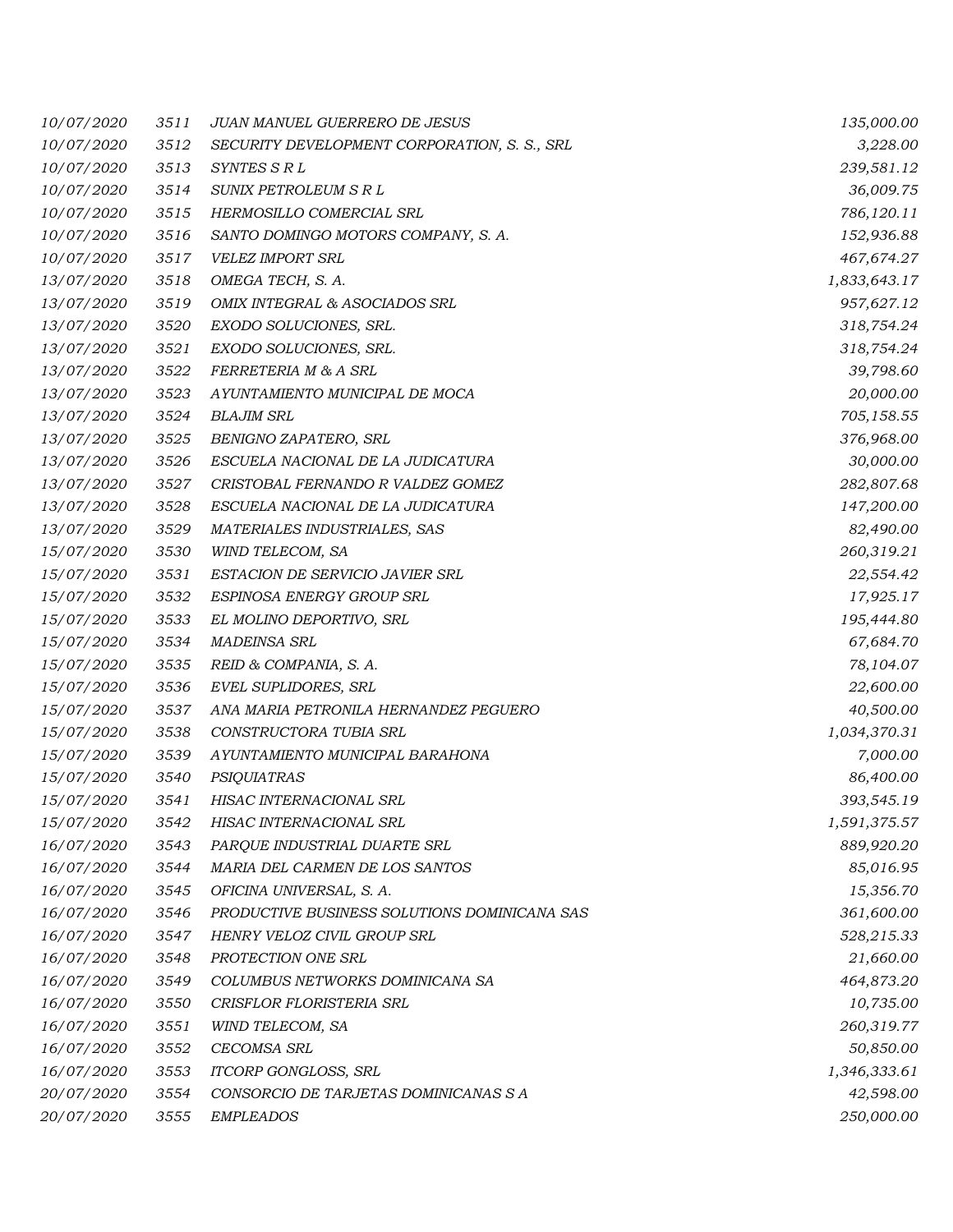| 21/07/2020 | 3556 | CONSEJO DEL PODER JUDICIAL                             | 451,621,263.76 |
|------------|------|--------------------------------------------------------|----------------|
| 21/07/2020 | 3557 | COMPANIA DE LUZ Y FUERZA DE LAS TERRENAS S A           | 372.84         |
| 21/07/2020 | 3558 | COMPANIA DOMINICANA DE TELEFONOS, S.A.                 | 3,959,743.00   |
| 21/07/2020 | 3559 | ESCUELA NACIONAL DE LA JUDICATURA                      | 15,377,912.83  |
| 21/07/2020 | 3560 | GRUPO DIONICIO RAMIREZ SRL                             | 4,151.78       |
| 21/07/2020 | 3561 | PARQUE INDUSTRIAL DUARTE SRL                           | 460,318.14     |
| 21/07/2020 | 3562 | WILLIAM H. GARCIA MERCADEO SRL                         | 32,280.00      |
| 21/07/2020 | 3563 | BATISSA, SRL.                                          | 157,092.60     |
| 21/07/2020 | 3564 | SBS SUPLIDORES DE BIENES Y SERVICIOS, SRL              | 113,549.67     |
| 21/07/2020 | 3565 | SISTEMA DE INYECCION DIESEL, SRL (SINDIESEL)           | 129,787.48     |
| 21/07/2020 | 3566 | <b>EMPLEADOS</b>                                       | 158,000.00     |
| 21/07/2020 | 3567 | PARQUE INDUSTRIAL DUARTE SRL                           | 21,245.48      |
| 21/07/2020 | 3568 | YHEYRO BIERD HERNANDEZ                                 | 16,530.00      |
| 21/07/2020 | 3569 | GASTROLAND, SRL                                        | 22,311.34      |
| 21/07/2020 | 3570 | INSTITUTO NACIONAL DE AGUAS POTABLES Y ALCANTARILLADOS | 127,261.72     |
| 21/07/2020 | 3571 | CORP. DE ACUEDUCTO Y ALCANTARILLADO DE PUERTO PLATA    | 9,763.00       |
| 21/07/2020 | 3572 | CONSTRUCTORA TUBIA SRL                                 | 187,636.50     |
| 21/07/2020 | 3573 | JUAN MANUEL GUERRERO DE JESUS                          | 135,000.00     |
| 21/07/2020 | 3574 | GRUPO TECNOLOGICO ADEXSUS, SRL                         | 948,033.47     |
| 21/07/2020 | 3575 | EDITORA LISTIN DIARIO S A                              | 6,555.00       |
| 21/07/2020 | 3576 | <b>SILOSA EIRL</b>                                     | 580,773.56     |
| 21/07/2020 | 3577 | EDITORA DEL CARIBE, SA                                 | 30,083.31      |
| 21/07/2020 | 3578 | LOPEZ YAPOR & ASOCIADOS SRL.                           | 2,868,431.55   |
| 21/07/2020 | 3579 | MUEBLES Y EQUIPOS PARA OFIC. LEON GONZALEZ, SRL.       | 144,640.00     |
| 21/07/2020 | 3580 | OPEN CLEAN, SRL                                        | 1,154,948.62   |
| 21/07/2020 | 3581 | INTEGRANTES DEL CORO DEL PODER JUDICIAL                | 63,000.00      |
| 21/07/2020 | 3582 | PERSONAL BENEFICIARIO DE AYUDA                         | 252,161.36     |
| 23/07/2020 | 3583 | HUMANO SEGUROS S A                                     | 4,403,583.45   |
| 23/07/2020 | 3584 | HUMANO SEGUROS S A                                     | 45,967,477.09  |
| 23/07/2020 | 3585 | HUMANO SEGUROS S A                                     | 747,906.12     |
| 24/07/2020 | 3586 | SUPLIFERRET MULTISERVICIOS SRL                         | 37,398.82      |
| 24/07/2020 | 3587 | MATTAR CONSULTING SRL                                  | 456,224.00     |
| 24/07/2020 | 3588 | ESTACION ISLA ESTADIO, SRL                             | 229.83         |
| 24/07/2020 | 3589 | PARQUE INDUSTRIAL DUARTE SRL                           | 10,760.00      |
| 24/07/2020 | 3590 | DISTRIBUIDORA O & B SRL                                | 40,161.22      |
| 24/07/2020 | 3591 | 2P TECHNOLOGY, SRL                                     | 152,889.00     |
| 24/07/2020 | 3592 | CANTABRIA BRAND REPRESENTATIVE, SRL                    | 16,215.50      |
| 24/07/2020 | 3593 | MATTAR CONSULTING SRL                                  | 456,224.00     |
| 24/07/2020 | 3594 | UNIFORMES ARTICULOS PROMOCIONALES SVELTI VICINI SRL    | 804,650.00     |
| 24/07/2020 | 3595 | ROSEDY TOURS SRL                                       | 23,918.05      |
| 24/07/2020 | 3596 | EQUIMAX, SA                                            | 14,122,932.98  |
| 24/07/2020 | 3597 | ST CROIX SRL                                           | 89,574.24      |
| 24/07/2020 | 3598 | WIND TELECOM, SA                                       | 260,319.78     |
| 24/07/2020 | 3599 | OFICINA UNIVERSAL, S. A.                               | 326,434.40     |
| 24/07/2020 | 3600 | P & V MOVIL COMERCIAL, SRL                             | 3,182.08       |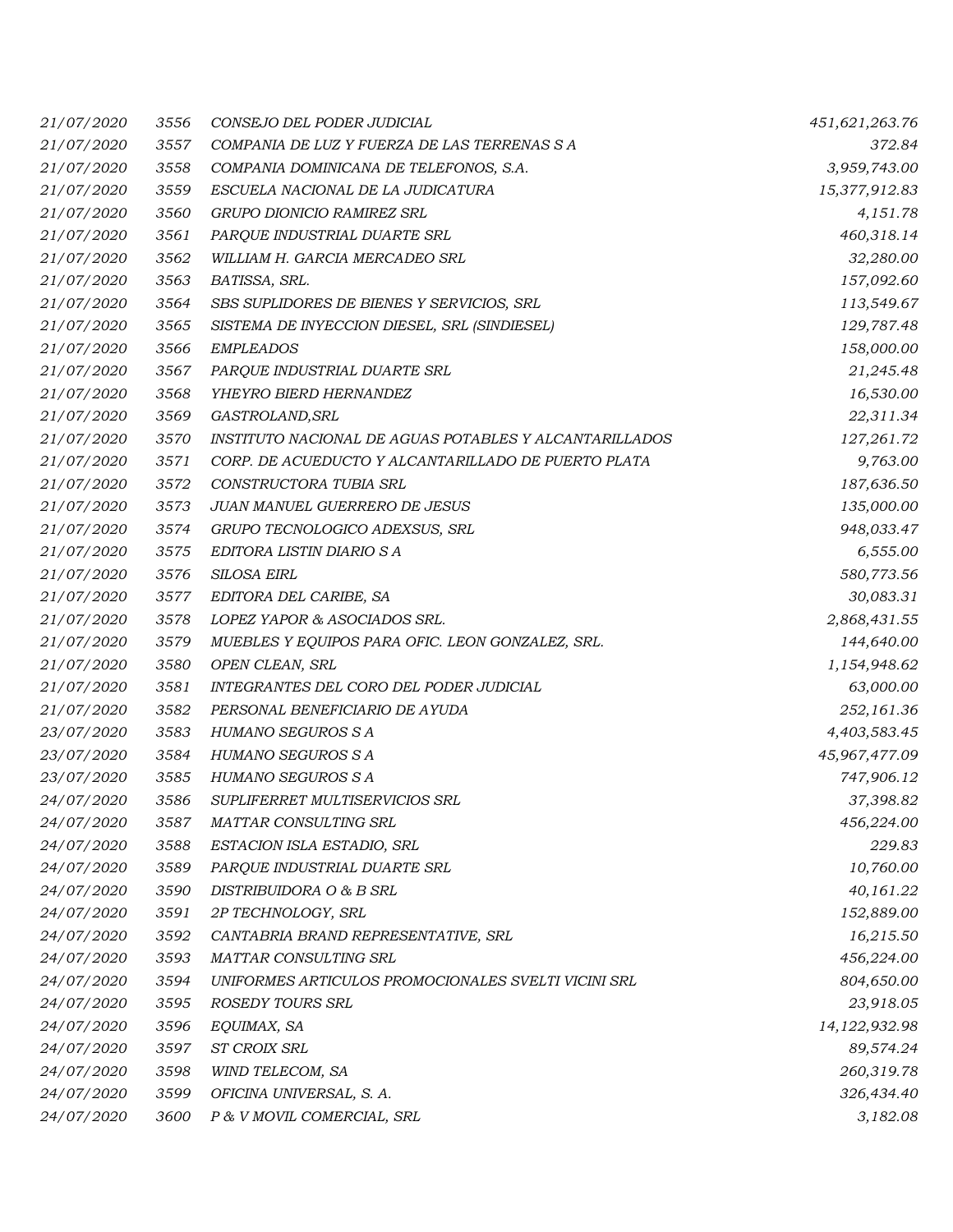| 24/07/2020 | 3601 | AUTO CENTRO ABREU EIRL                              | 9,175.18     |
|------------|------|-----------------------------------------------------|--------------|
| 24/07/2020 | 3602 | WILFRIDO SUERO DIAZ                                 | 18,900.00    |
| 24/07/2020 | 3603 | FERRETERIA M & A SRL                                | 42,750.00    |
| 27/07/2020 | 3604 | FERRETERIA M & A SRL                                | 37,742.00    |
| 27/07/2020 | 3605 | <b>GAT OFFICE SRL</b>                               | 275,500.00   |
| 27/07/2020 | 3606 | JARDIN ILUSIONES SRL                                | 62,973.56    |
| 27/07/2020 | 3607 | MARIA DEL CARMEN DE LOS SANTOS                      | 53,694.00    |
| 27/07/2020 | 3608 | SMURFIT KAPPA REPUBLICA DOMINICANA S A              | 1,448,758.35 |
| 27/07/2020 | 3609 | GLODINET SRL                                        | 237,300.00   |
| 27/07/2020 | 3610 | P & V MOVIL COMERCIAL, SRL                          | 145,544.00   |
| 27/07/2020 | 3611 | ROMAN PAREDES INDUSTRIAL SRL                        | 43,911.80    |
| 27/07/2020 | 3612 | CASA JARABACOA SRL                                  | 441,543.90   |
| 27/07/2020 | 3613 | HERMOSILLO COMERCIAL SRL                            | 1,235,152.15 |
| 27/07/2020 | 3614 | EMPRESAS OCL, SRL                                   | 10,414.19    |
| 27/07/2020 | 3615 | <b>B &amp; F MERCANTIL SRL</b>                      | 25,107.64    |
| 27/07/2020 | 3616 | OMEGA TECH, S. A.                                   | 25,472.91    |
| 27/07/2020 | 3617 | RAMON ANTONIO ANDUJAR BELTRE                        | 1,733.75     |
| 27/07/2020 | 3618 | AMANA COMERCIAL, SRL                                | 179,892.61   |
| 27/07/2020 | 3619 | 2P TECHNOLOGY, SRL                                  | 1,993,320.00 |
| 27/07/2020 | 3620 | MIGUEL HERNANDEZ GALINDO                            | 721,056.62   |
| 28/07/2020 | 3621 | NETSOL SOLUCIONES DE REDES SRL                      | 187,575.81   |
| 28/07/2020 | 3622 | ROMAN PAREDES INDUSTRIAL SRL                        | 206,639.71   |
| 28/07/2020 | 3623 | CONSTRUCTORA TUBIA SRL                              | 559,866.23   |
| 28/07/2020 | 3624 | EDESUR DOMINICANA, S. A.                            | 3,969,827.80 |
| 28/07/2020 | 3625 | ALTAGRACIA LIBERTAD LEYBA ACOSTA                    | 36,000.00    |
| 28/07/2020 | 3626 | OPEN CLEAN, SRL                                     | 1,154,948.62 |
| 28/07/2020 | 3627 | ANA V. RODRIGUEZ SOCIAS                             | 5,000.00     |
| 28/07/2020 | 3628 | DIPUGLIA PC OUTLET STORE SRL                        | 307,877.12   |
| 28/07/2020 | 3629 | ITCORP GONGLOSS, SRL                                | 12,505.61    |
| 28/07/2020 | 3630 | BELTREZ DECORAUTO SRL                               | 155,135.59   |
| 28/07/2020 | 3631 | OMIX INTEGRAL & ASOCIADOS SRL                       | 478,813.56   |
| 28/07/2020 | 3632 | <b>PSIQUIATRAS</b>                                  | 86,400.00    |
| 28/07/2020 | 3633 | ALTICE DOMINICANA S A                               | 1,237.50     |
| 28/07/2020 | 3634 | SYNTES S R L                                        | 239,581.12   |
| 28/07/2020 | 3635 | VITALIA JARDINERIA SRL                              | 172,962.44   |
| 28/07/2020 | 3636 | EDITORA LISTIN DIARIO S A                           | 16,245.00    |
| 28/07/2020 | 3637 | ESTACION PRIMAVERA LA VEGA, SRL                     | 21,689.37    |
| 28/07/2020 | 3638 | AUTO CENTRO ABREU EIRL                              | 8,571.52     |
| 28/07/2020 | 3639 | PERSONAL DE APOYO EQUIPOS DEPORTIVOS                | 25,900.00    |
| 28/07/2020 | 3640 | <b>GLODINET SRL</b>                                 | 325,440.00   |
| 28/07/2020 | 3641 | UNIFORMES ARTICULOS PROMOCIONALES SVELTI VICINI SRL | 923,775.00   |
| 28/07/2020 | 3642 | PROYECTO AECID                                      | 218.32       |
| 29/07/2020 | 3643 | AYUNTAMIENTO MUNICIPAL PUERTO PLATA                 | 22,500.00    |
| 29/07/2020 | 3644 | SANTIAGO SIME                                       | 7,999.20     |
| 29/07/2020 | 3645 | ELISABETH MARGARET BAEZ PEREZ                       | 7,200.00     |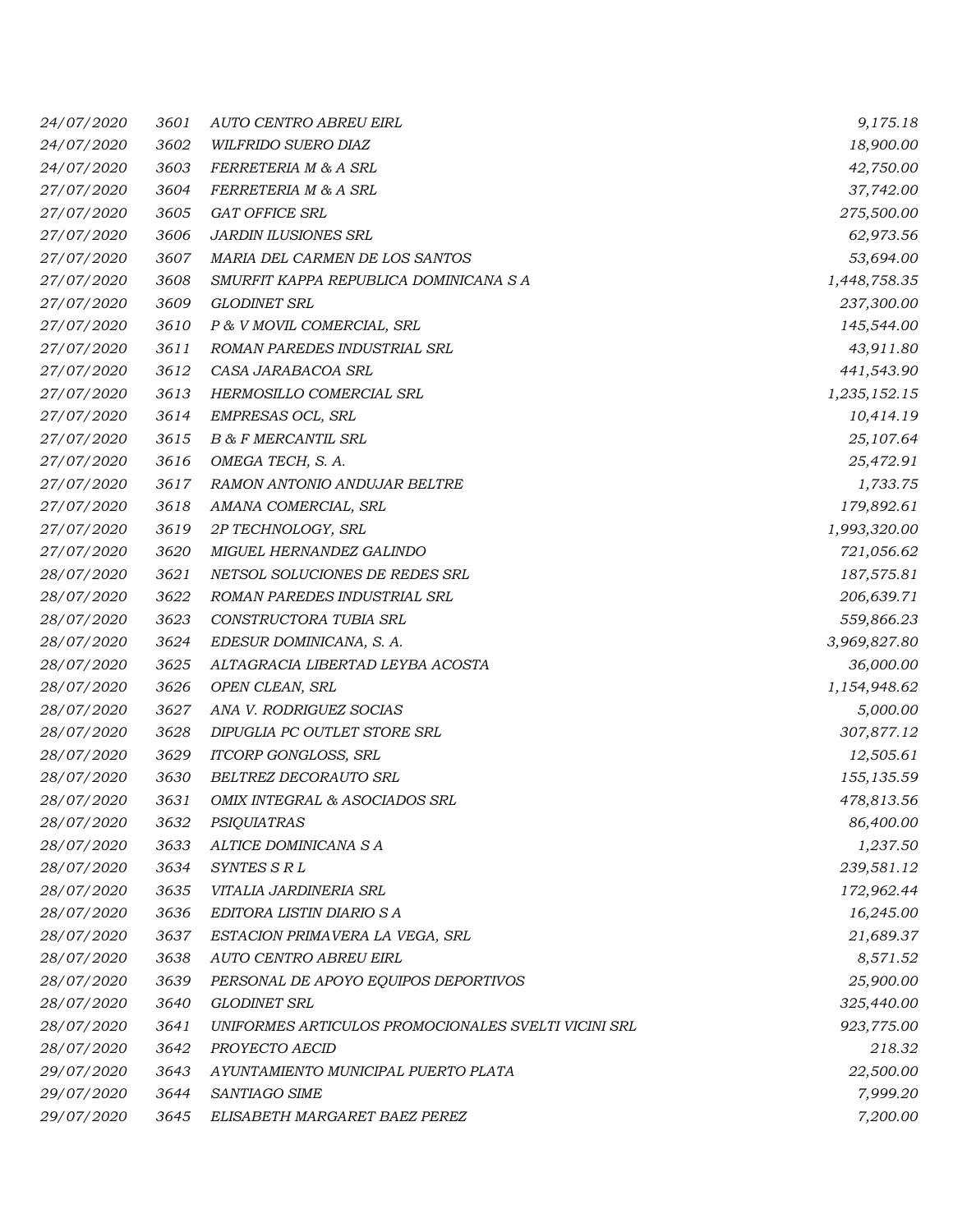| 29/07/2020        | 3646 | RAFAEL ANTONIO SANTANA ALBUEZ                       | 11,999.70  |
|-------------------|------|-----------------------------------------------------|------------|
| 29/07/2020        | 3647 | FELIX SOSA MEJIA                                    | 360,375.57 |
| <i>29/07/2020</i> | 3648 | NORXIN MODESTO ALONSO DIAZ                          | 43,000.00  |
| 29/07/2020        | 3649 | RAFAELA MONTILLA DE PEREZ                           | 6,000.00   |
| 29/07/2020        | 3650 | PASCUAL CABRAL SANTA                                | 4,050.00   |
| 29/07/2020        | 3651 | JOSE ALT. BAEZ PIMENTEL                             | 3,750.00   |
| 29/07/2020        | 3652 | <b>BORIS RAMON TEJEDA LORA</b>                      | 6,930.00   |
| 29/07/2020        | 3653 | ALBERTO CHAHIN MUFFDY                               | 24,000.00  |
| 29/07/2020        | 3654 | FULGENCIO MARCELO ABREU                             | 20,000.00  |
| 29/07/2020        | 3655 | PARROQUIA SAN FRANCISCO JAVIER                      | 6,000.00   |
| 29/07/2020        | 3656 | BIENVENIDO CONCEPCION HERNANDEZ                     | 40,000.00  |
| 29/07/2020        | 3657 | NIDIA ALTAGRACIA BORGES                             | 48,400.00  |
| 29/07/2020        | 3658 | YSIDRO SANCHEZ NUÑEZ                                | 16,706.25  |
| 29/07/2020        | 3659 | JOSE SALVADOR ALMONTE HERNANDEZ                     | 7,500.00   |
| 29/07/2020        | 3660 | LUIS GERMAN ROSARIO GARCIA                          | 5,400.00   |
| 29/07/2020        | 3661 | PAUL BELLO NAVARRO                                  | 12,500.00  |
| <i>29/07/2020</i> | 3662 | BOLIVIA MELO SEGURA DE BALLAST                      | 4,000.00   |
| 29/07/2020        | 3663 | THELMA ACOSTA BATISTA DE PEÑA                       | 5,000.00   |
| 29/07/2020        | 3664 | PEDRO ANTONIO MANCEBO NIN                           | 6,000.00   |
| 29/07/2020        | 3665 | ANDREA VICTORVINA FERNANDEZ ROJAS                   | 15,000.00  |
| 29/07/2020        | 3666 | NORBERTO REMIGIO GUERRERO NATERA                    | 11,500.00  |
| 29/07/2020        | 3667 | SONIA ALTAGRACIA CEDEÑO                             | 19,999.80  |
| 29/07/2020        | 3668 | CARMELO CEDEÑO MEJIA                                | 14,000.00  |
| 29/07/2020        | 3669 | CELESTE A. AYBAR DE VARGAS                          | 5,499.90   |
| 29/07/2020        | 3670 | FABIA ROQUE HERNANDEZ                               | 10,000.00  |
| 29/07/2020        | 3671 | ABEL GONZALEZ RAPOSO                                | 18,675.00  |
| 29/07/2020        | 3672 | MINERVA ALTAGRACIA PEÑA                             | 3,501.00   |
| 29/07/2020        | 3673 | JOSE RAMON DE LA CRUZ                               | 19,998.00  |
| 29/07/2020        | 3674 | SIQUIO NG DE LA ROSA                                | 35,000.00  |
| 29/07/2020        | 3675 | <b>ADRIANO RONDON</b>                               | 6,500.00   |
| 29/07/2020        | 3676 | BESTHEDA ANTONIA OLIVO FERNANDEZ                    | 8,500.00   |
| 29/07/2020        | 3677 | ANTONIO ELAGUITO SERRATA JIMENEZ                    | 6,750.00   |
| 29/07/2020        | 3678 | BERNARDA POLANCO LAMí,                              | 5,998.50   |
| 29/07/2020        | 3679 | ELVIS ALEJANDRO TORRES LLANO                        | 14,850.00  |
| 29/07/2020        | 3680 | GABRIEL ENMANUEL HURTADO SANTOS,                    | 20,999.79  |
| 29/07/2020        | 3681 | ANIBAL CALVO ROMAN                                  | 6,000.00   |
| 29/07/2020        | 3682 | AQUINO CUEVAS GONZALEZ                              | 7,200.00   |
| 29/07/2020        | 3683 | ADA YILDA FORTUNA REYES                             | 7,000.00   |
| 29/07/2020        | 3684 | PLINIO VICENTE MONTERO                              | 8,100.00   |
| 30/07/2020        | 3685 | 2P TECHNOLOGY, SRL                                  | 317,982.00 |
| 30/07/2020        | 3686 | FRANCIS ELECTRICOS Y EQUIPOS, SRL                   | 4,697.97   |
| 30/07/2020        | 3687 | <b>MOTO FRANCIS SRL</b>                             | 54,240.00  |
| 30/07/2020        | 3688 | ROMAN PAREDES INDUSTRIAL SRL                        | 585,001.00 |
| 30/07/2020        | 3689 | UNIFORMES ARTICULOS PROMOCIONALES SVELTI VICINI SRL | 437,875.00 |
| 30/07/2020        | 3690 | COMERCIAL SANTANA, SRL.                             | 19,549.00  |